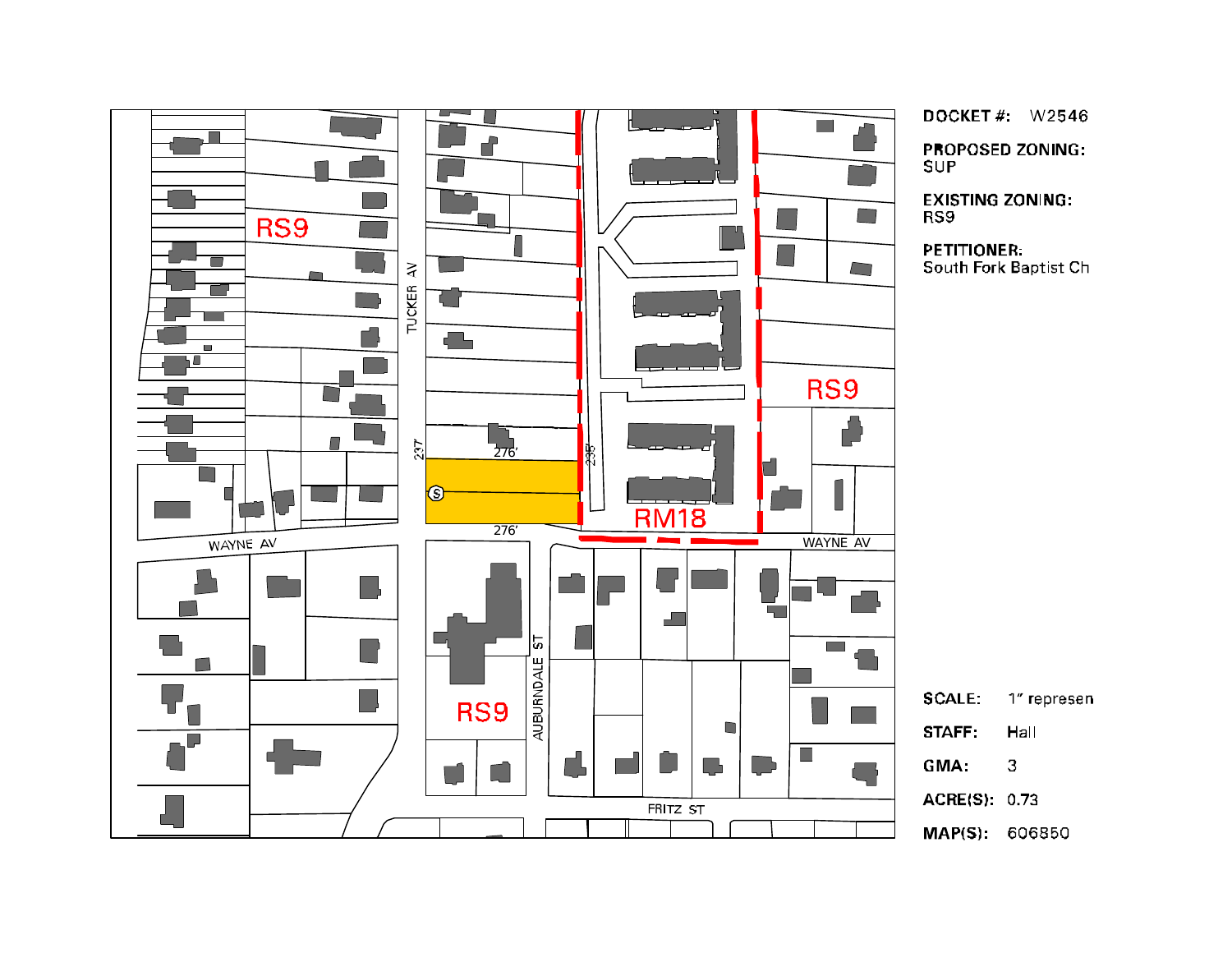May 20, 2002

South Fork Baptist Church 3830 Wayne Avenue Winston-Salem, NC 27104

RE: ZONING MAP AMENDMENT W-2546

Dear Sir/Madam:

The attached report of the Planning Board to the Board of Aldermen is sent to you at the request of the Aldermen. You will be notified by the City Secretary's Office of the date on which the Aldermen will hear this petition.

Sincerely,

A. Paul Norby, AICP Director of Planning

pc: City Secretary's Office, P.O. Box 2511, Winston-Salem, NC 27102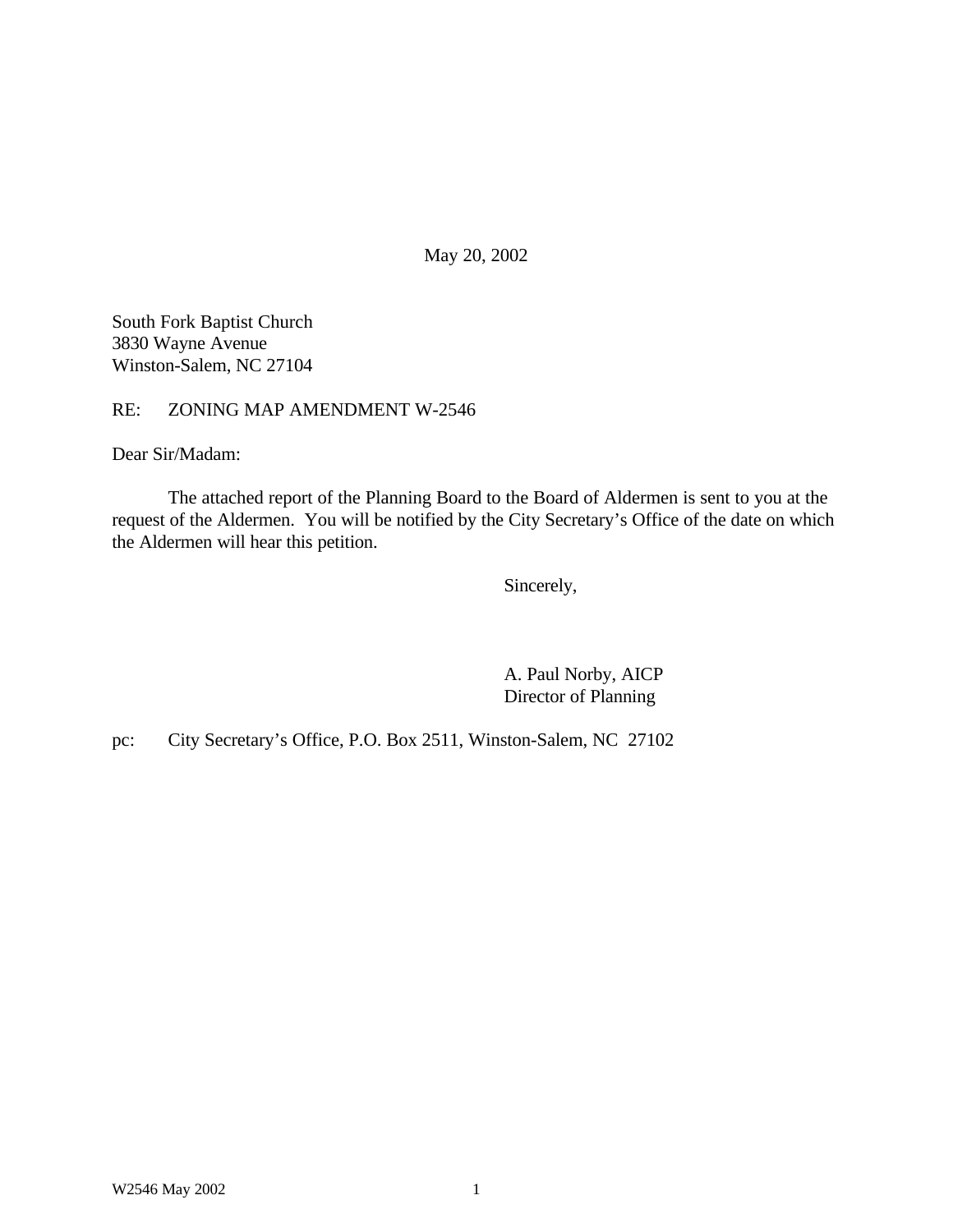| <b>ACTION REQUEST FORM</b>                                                                                                                                                                                                                   |                                                                                                        |  |  |
|----------------------------------------------------------------------------------------------------------------------------------------------------------------------------------------------------------------------------------------------|--------------------------------------------------------------------------------------------------------|--|--|
| DATE:<br>TO:<br><b>FROM:</b>                                                                                                                                                                                                                 | May 20, 2002<br>The Honorable Mayor and Board of Aldermen<br>A. Paul Norby, AICP, Director of Planning |  |  |
| <b>BOARD ACTION REQUEST:</b>                                                                                                                                                                                                                 |                                                                                                        |  |  |
|                                                                                                                                                                                                                                              | Request for Public Hearing on Zoning Petition of South Fork Baptist Church                             |  |  |
| <b>SUMMARY OF INFORMATION:</b>                                                                                                                                                                                                               |                                                                                                        |  |  |
| Zoning Petition of South Fork Baptist Church for Special Use Permit:<br>(Expansion of Institutional Parking in Residential Zoning): property located at<br>the northeast corner of Wayne Avenue and Tucker Avenue (Zoning Docket W-<br>2546) |                                                                                                        |  |  |
| <b>PLANNING BOARD ACTION:</b>                                                                                                                                                                                                                |                                                                                                        |  |  |
| <b>MOTION ON SPECIAL USE PERMIT: APPROVAL</b>                                                                                                                                                                                                |                                                                                                        |  |  |
| FOR:                                                                                                                                                                                                                                         | AVANT, BOST, CLARK, DOYLE, FOLAN, KING,<br>NORWOOD, POWELL                                             |  |  |
| <b>AGAINST:</b>                                                                                                                                                                                                                              | <b>NONE</b>                                                                                            |  |  |
| <b>SITE PLAN ACTION:</b>                                                                                                                                                                                                                     | <b>CONFORMS</b>                                                                                        |  |  |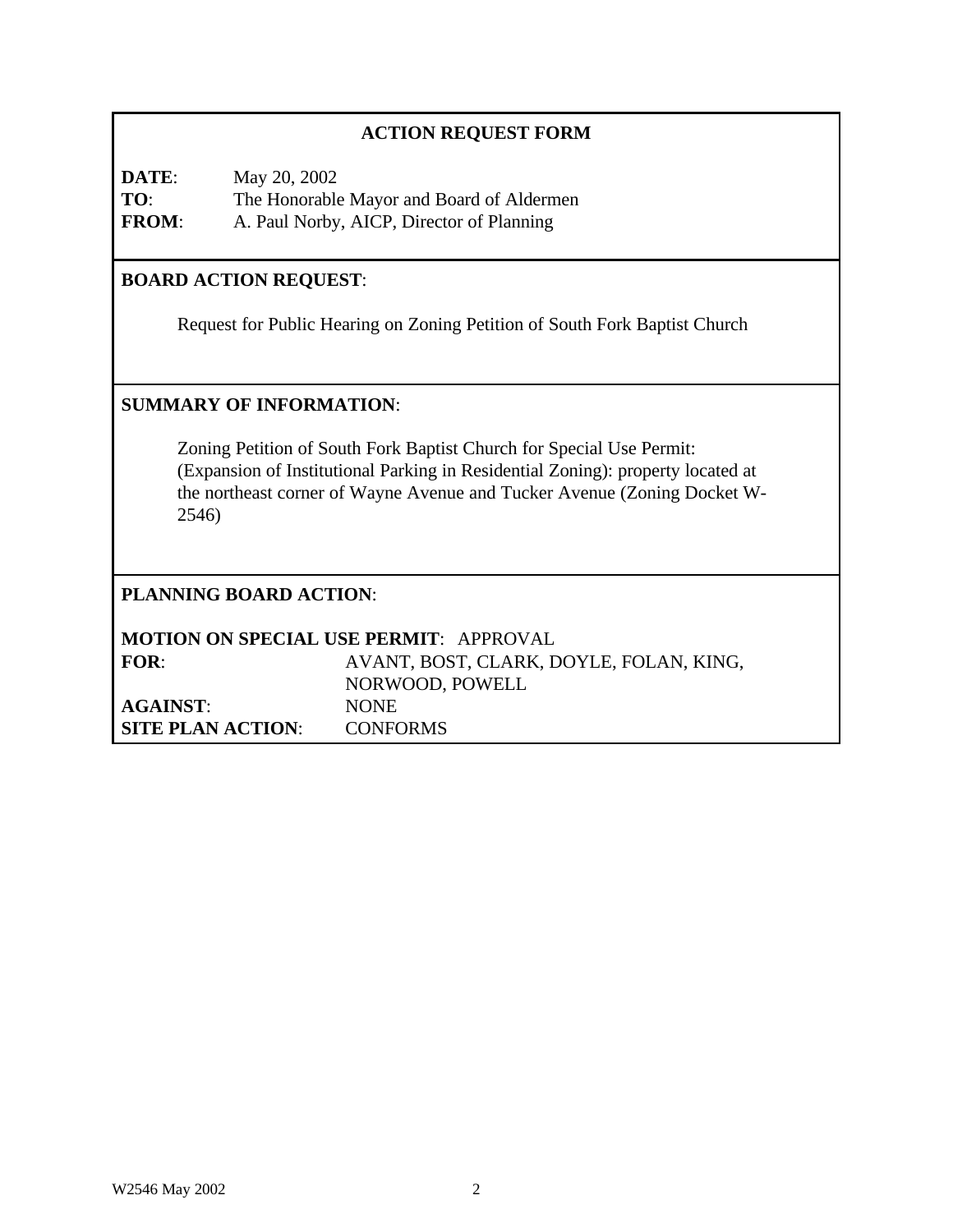### CITY ORDINANCE - SPECIAL USE PERMIT

Special Use Permit of South Fork Baptist Church, Docket W-2546

\_\_\_\_\_\_\_\_\_\_\_\_\_\_\_\_\_\_\_\_\_\_\_\_\_\_\_\_\_\_\_\_\_\_\_\_\_\_\_\_\_

AN ORDINANCE ISSUING A SPECIAL USE PERMIT FOR INSTITUTIONAL PARKING IN A RESIDENTIAL ZONING DISTRICT

BE IT ORDAINED by the Board of Aldermen of the City of Winston-Salem as follows:

Section 1. The Board of Aldermen hereby makes an affirmative finding as follows, based

upon the material and competent evidence presented at the public hearing:

- 1. That the use will not materially endanger the public health or safety if located where proposed and developed according to the application and plan as submitted and approved;
- 2. That the use meets all required conditions and specifications;
- 3. That the use will not substantially injure the value of adjoining or abutting property, or that the use is a public necessity; and,
- 4. That the location and character of the use, if developed according to the application and plan submitted and approved, will be in harmony with the area in which it is to be located and in general conformity with *Vision 2005*.

Section 2. The Winston-Salem Board of Aldermen hereby issues a special use permit for

Expansion of Institutional Parking in Residential Zoning in accordance with Section 6-1.5 of the

Zoning Ordinance of the *Unified Development Ordinances* to South Fork Baptist Church to be

established on the following described property:

Tax Block 2300, Tax Lots 18 and 19

Section 3. This Ordinance is adopted after approval of the site plan entitled South Fork

Baptist Church and identified as Attachment "A" of the Special Use Permit issued by the Board of

Aldermen the \_\_\_\_\_\_\_ day of \_\_\_\_\_\_\_\_\_\_\_\_\_\_\_\_\_, to South Fork Baptist Church...

Section 4. The Board of Aldermen hereby directs the issuance of a Special Use Permit

pursuant to Section 6-1.5 of the Zoning Ordinance of the *Unified Development Ordinances* for a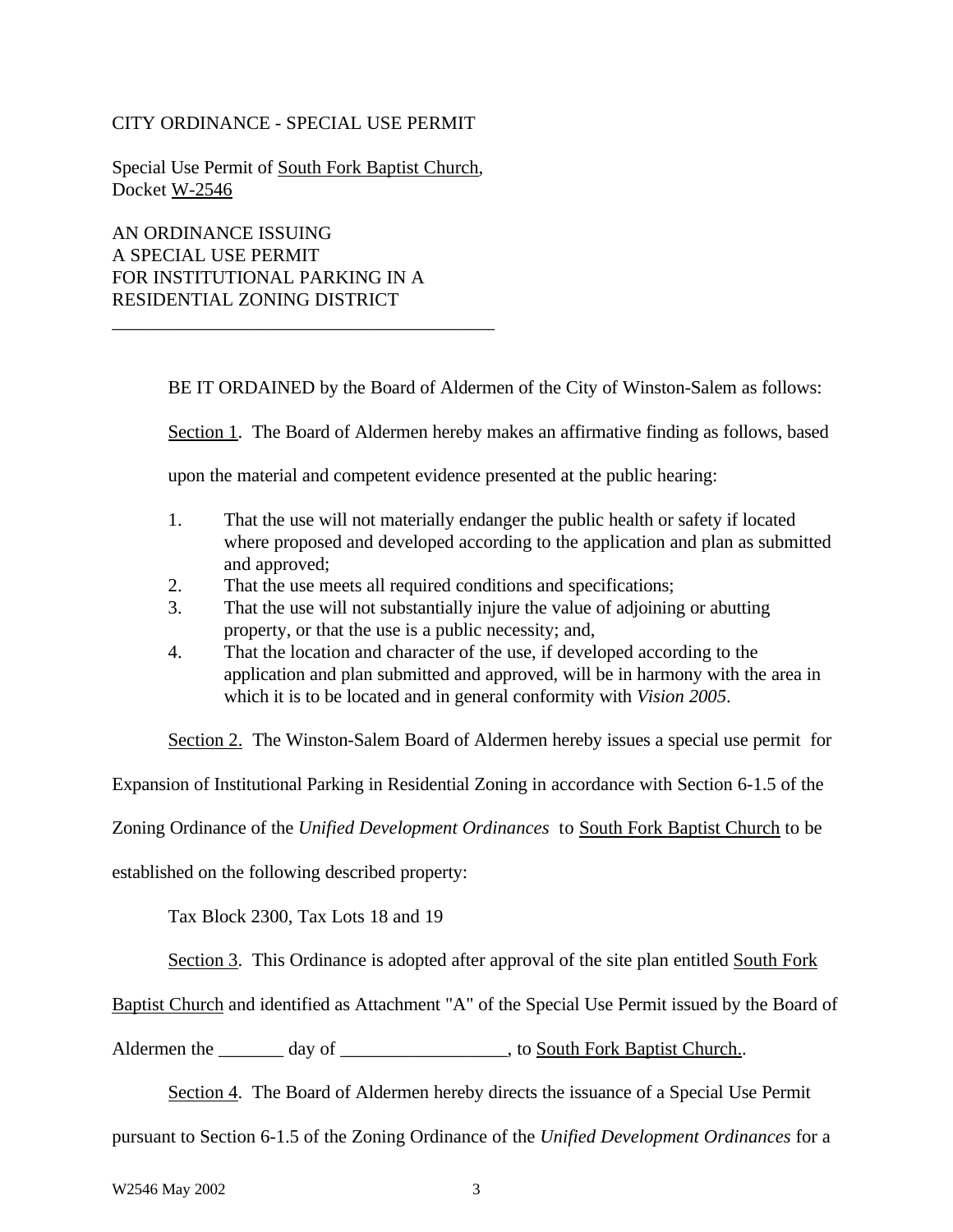development to be known as **South Fork Baptist Church**. Said Special Use Permit and site plan with associated documents are attached hereto and incorporated herein.

Section 5. This Ordinance shall be effective from and after its adoption.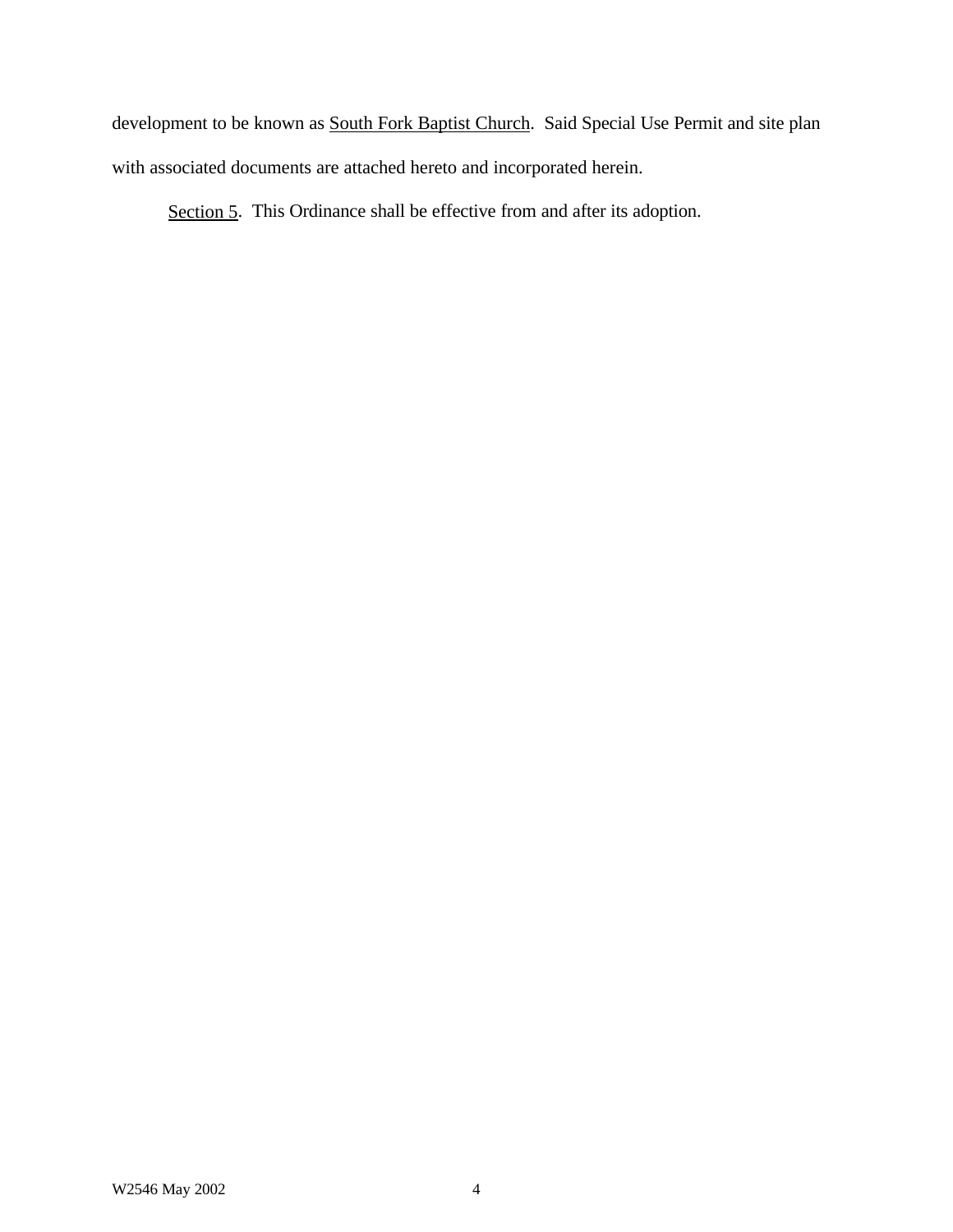#### CITY - SPECIAL USE PERMIT

#### SPECIAL USE PERMIT

Issued by the Board of Aldermen of the City of Winston-Salem

The Board of Aldermen of the City of Winston-Salem issues a Special Use Permit for the site shown on the site plan map included in this zoning petition of South Fork Baptist Church, (Zoning Docket  $W-2546$ ). The site shall be developed in accordance with the plan approved by the Board and bearing the inscription: "Attachment A, Special Use Permit for Institutional Parking in a Residential Zoning District, approved by the Winston-Salem Board of Aldermen the \_\_\_\_\_\_ day of \_\_\_\_\_\_\_\_\_\_\_\_\_\_\_\_\_\_\_\_\_, 20\_\_" and signed, provided the property is developed in accordance with requirements of Section 6-1.5 of the Zoning Ordinance of the *Unified Development Ordinances*, and other applicable laws, and the following additional conditions be met:

### NO ADDITIONAL CONDITIONS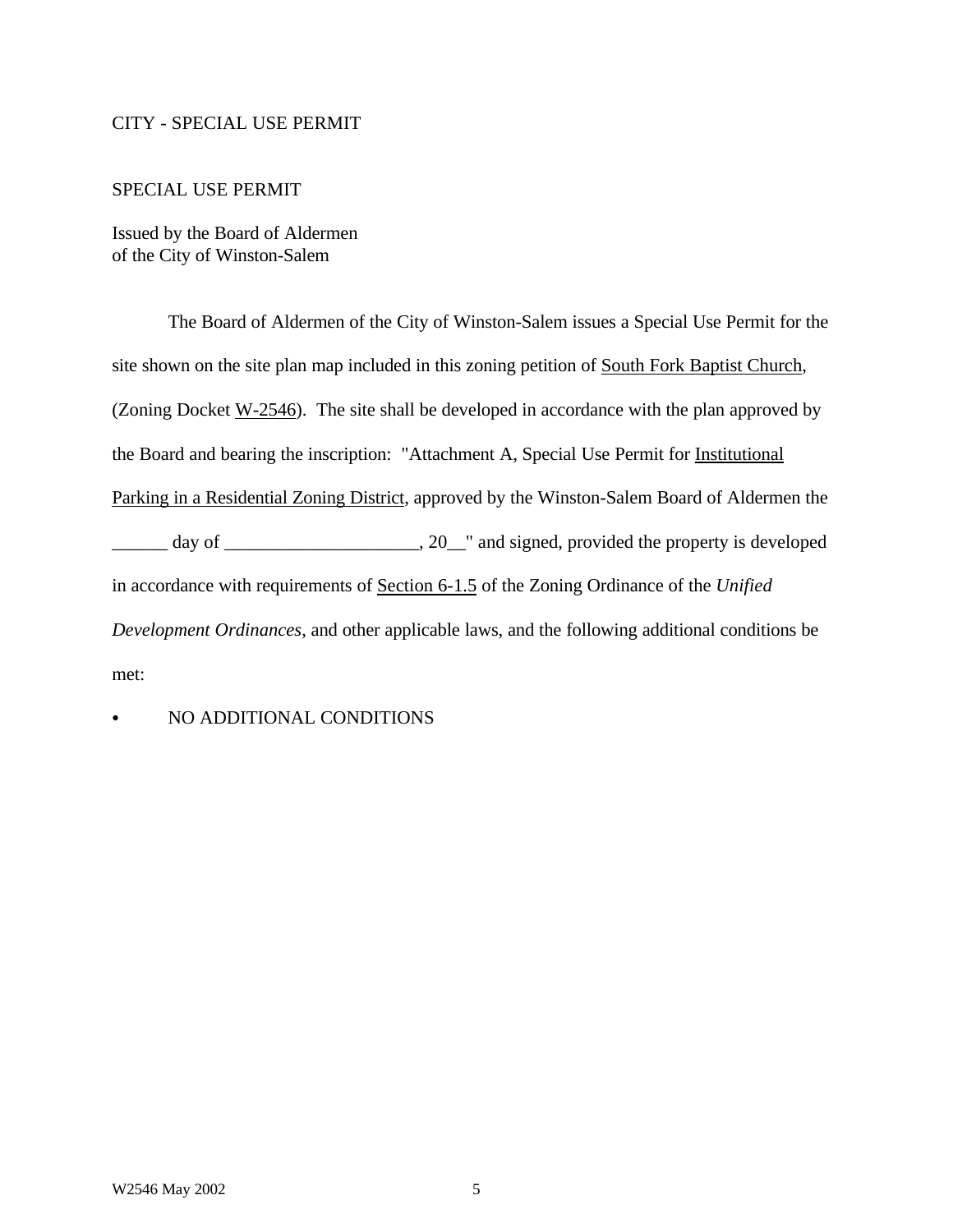### **DRAFT ZONING STAFF REPORT**

**DOCKET #** W-2546 **STAFF:** S. Chad Hall

Petitioner(s): South Fork Baptist Church Ownership: Same

#### **REQUEST**

| From: | RS-9 Residential Single Family; minimum lot size 9,000 sf                          |
|-------|------------------------------------------------------------------------------------|
| To:   | Special Use Permit to allow Institutional Parking in a Residential Zoning District |

Acreage: 0.73 acre

### **LOCATION**

Street: Northeast corner of Wayne Avenue and Tucker Avenue. Jurisdiction: City of Winston-Salem. Ward: Southwest.

#### **SITE PLAN**

Proposed Use: Institutional Parking. Parking: Required: N/A; Proposed: 32. Bufferyard Requirements: Type II adjacent to residential zoning. Vehicular Use Landscaping Standards Requirements: UDO standards apply.

#### **PROPERTY SITE/IMMEDIATE AREA**

Existing Structures on Site: Single family residential structure. Adjacent Uses:

| North - | Undeveloped land zoned RS-9.          |
|---------|---------------------------------------|
| East -  | Multifamily zoned RM-18.              |
| South - | Church zoned RS-9.                    |
| West -  | Single family residential zoned RS-9. |

#### **GENERAL AREA**

Character/Maintenance: Well maintained mix of residential dwellings. Development Pace: Slow.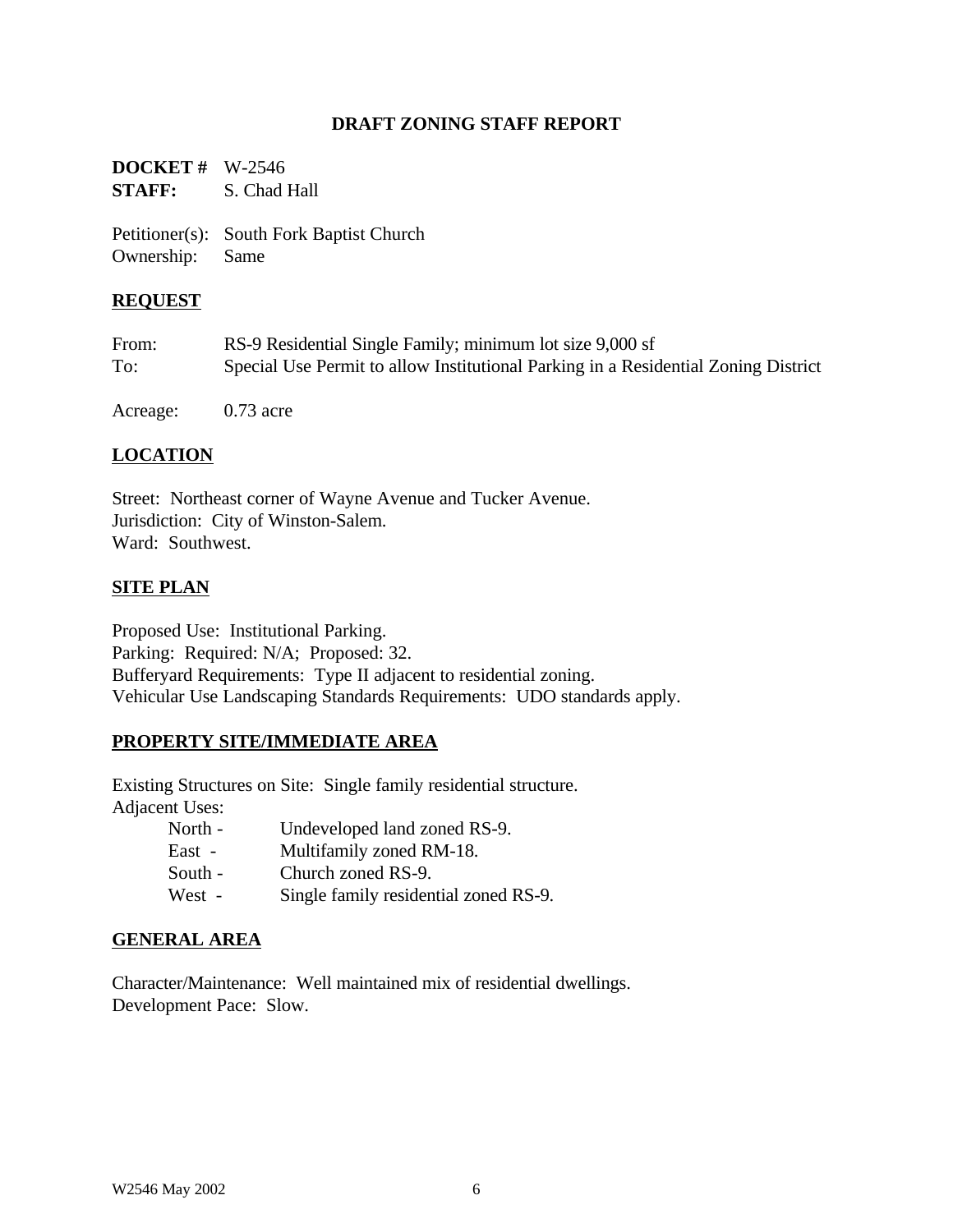## **TRANSPORTATION**

Direct Access to Site: Tucker Street; Wayne Avenue; Country Club Road. Street Classification: Tucker Street - local; Wayne Avenue - local; Country Club Road - major thoroughfare. Average Daily Traffic Count/Estimated Capacity at Level of Service D (Vehicles per Day): Country Club Road between Silas Creek Parkway and Old Vineyard Road: 12,000/18,500. Sight Distance: Good. Sidewalks: South side of Country Club Road. Transit: Route 12 along Country Club Road. Bike: None.

# **ANALYSIS**

The project site lies in an established residential area containing a mix of single family and multifamily residential and church uses. The site is slightly less than one and one-half acres. The petitioner is requesting a Special Use Permit for the purpose of expanding a parking lot for institutional (church) use in a residentially zoned area.

The site's proximity to the church provides justification for the granting of a Special Use Permit for additional parking at this location provided that the findings of fact are met. Staff is concerned that the petitioner make efforts to preserve or move the house located on the property.

According to Section 6-1.5(D) of the zoning ordinance of the UDO, the Planning Board must make the following findings in support of a favorable recommendation:

- 1. The development is in conformity with *Legacy* as it relates to the specific area; Yes. Although the site will be altered as a result of construction of the parking area, the parking area will support operation of the existing church which will in turn help to stabilize and preserve the neighborhood.
- 2. Water and sewer are available in adequate capacity; Yes.
- 3. Where buildings greater than thirty-five (35) feet are proposed within the City of Winston-Salem limits, there is adequate access for aerial fire-fighting equipment; Yes. No buildings are proposed.
- 4. Streets and highways, both within and in the vicinity of the development, are of such design and traffic-carrying capacity that the development will not create a traffic hazard; Yes. The site fronts on two public streets with good sight distance.
- 5. General layout and design of this development meet all requirements of this ordinance; Yes.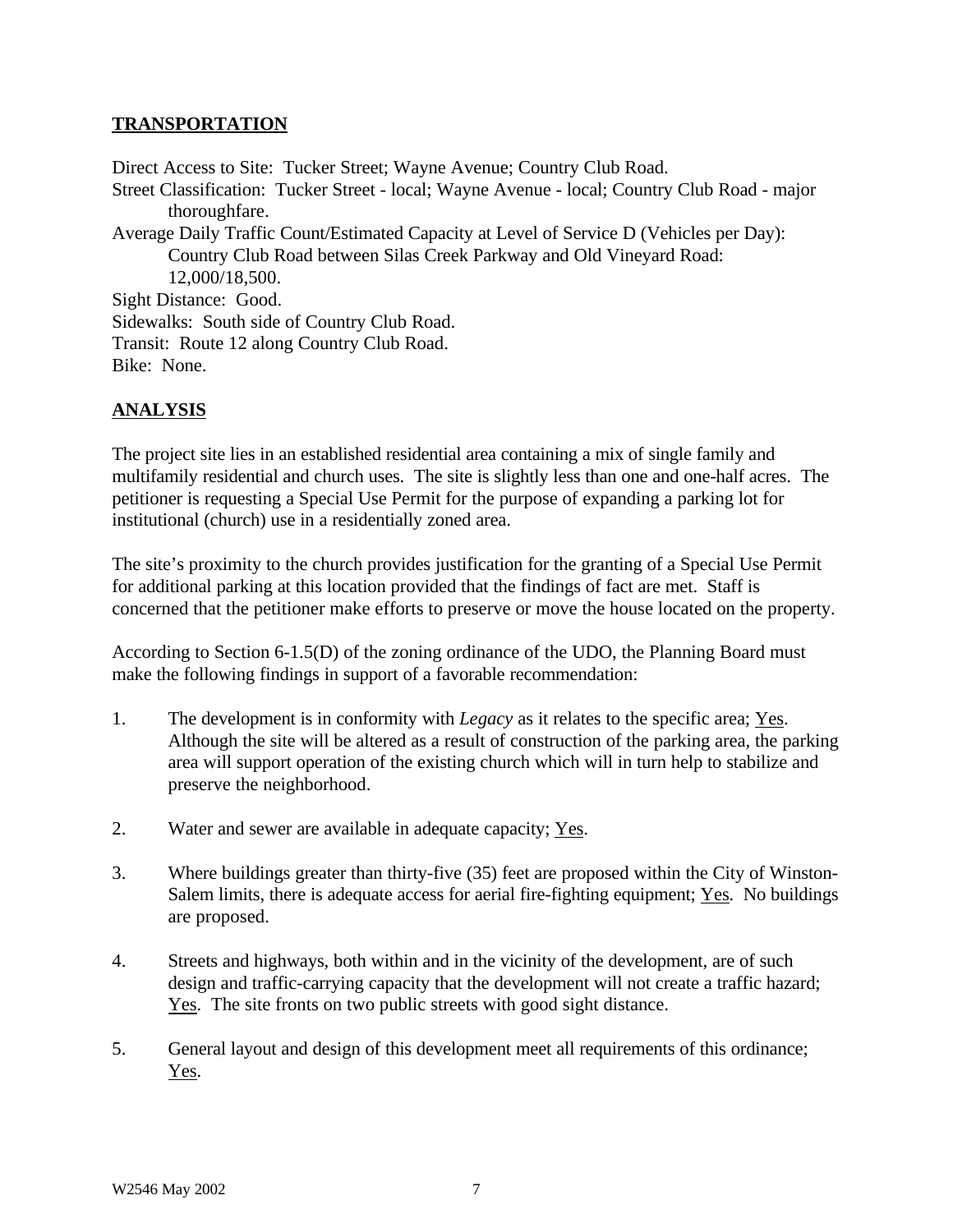- 6. Adequate, safe, and convenient provision is made for vehicular and pedestrian movement on the site with particular attention paid to the needs of public safety equipment and personnel (fire, police, etc.) and service vehicles and personnel (sanitation, postal delivery, etc.); Yes.
- 7. The Planning Board may recommend to the Elected Body conditions as identified in Section 6-1.3(A)(1) for the issuance of the special use permit to reduce impacts associated with the project; Yes. See attached site plan conditions.

In addition to these seven findings by the Planning Board, the Board of Aldermen must make affirmative findings as follows to issue a special use permit [Section 6-1.5(F) of the *Zoning Ordinance* of the UDO]:

- 1. That the use will not materially endanger the public health or safety if located where proposed and developed according to the application and plan as submitted and approved; Yes.
- 2. That the use meets all required conditions and specifications; Yes.
- 3. That the use will not substantially injure the value of adjoining or abutting property, or that the use is a public necessity; Yes.
- 4. That the location and character of the use, if developed according to the application and plan submitted and approved, will be in harmony with the area in which it is to be located and in general conformity with *Legacy;* Yes.

# **FINDINGS**

- 1. The project site lies in an established residential area containing a mix of single family and multi-family residential and church uses.
- 2. The site's proximity to the church provides justification for the granting of a Special Use Permit for additional parking.

## **STAFF RECOMMENDATION**

Special Use Permit: **APPROVAL**. Site Plan: Staff certifies that **the site plan meets all code requirements**, and recommends the following conditions:

# **NO ADDITIONAL CONDITIONS**